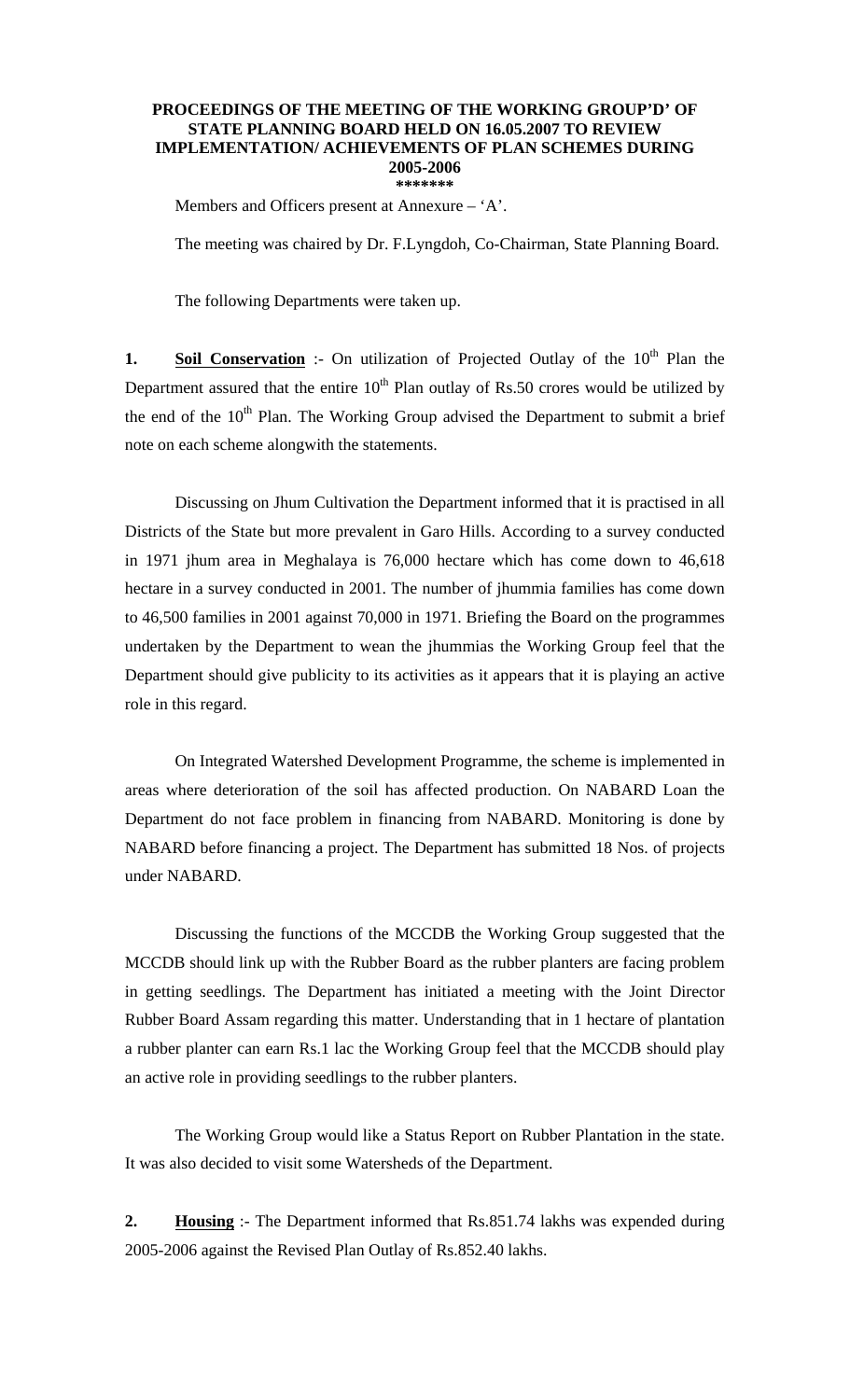Under "Training", the Department stated that this scheme has not been implemented for the last 5(five) years.

 The Working Group noted that "Night Shelter" is an old and important scheme but the expenditure is Nil during 2005-2006. The Department stated that so far only 1(One) Night Shelter has been constructed in Williamnagar. It is run by an NGO and presently in need of repairs. Last financial year, a proposal was made for construction of Night Shelters in Tura, Nongstoin and Nongpoh @ Rs.12 lacs each. This proposal was turned down by Planning Department as the scheme is too meager being a Centrally Sponsored Scheme with a sharing pattern of 75 (C.S) : 25 (S.S).

 Underlining the importance of Night Shelters for rural people to stay with some amount of security the Working Group advised the Department to prepare a scheme for construction of Night Shelters in all Districts wherever land is available, and to accommodate the scheme under State Plan if it is not practicable to take up under Centrally Sponsored Scheme.

 The Department to submit a note on the functioning of the Night Shelter at Williamnagar.

 On general discussion on the housing facility at Nongmynsong the Working Group understood that not all the units constructed were occupied. Non-occupation and non usage lead to destruction of the units. The Department was asked to utilize the remaining units. Regarding the vacant land of the Department at Nongmynsong – the Working Group is of the opinion that the Department should utilize this land for providing housing facility to the urban poor. It was informed that a Committee has been set up for this purpose. It has been decided to allot 12,000 sq.ft. each to the EWS @ Rs.72,000/- each (Approx). 360 plots has been identified for 360 beneficiaries.

 On Rural Housing Scheme which is the main scheme of the Department, the Working Group noted that during the  $10<sup>th</sup>$  Plan, Rs.2986.30 lakhs was expended against Rs.4800 lakhs. There is a huge shortfall of Rs.1814 lacs which no doubt affected the number of beneficiaries under the scheme.

 Enquiring on the procedure for identification of beneficiaries the Department informed as follows :-

| 2002-2003 | by MLAs                  |
|-----------|--------------------------|
| 2003-2004 | by DC (Housing) and MLAs |
| 2004-2005 | by MLAs and DC (Housing) |
| 2005-2006 | by MLAs and DC (Housing  |
| 2006-2007 | by MLAs                  |